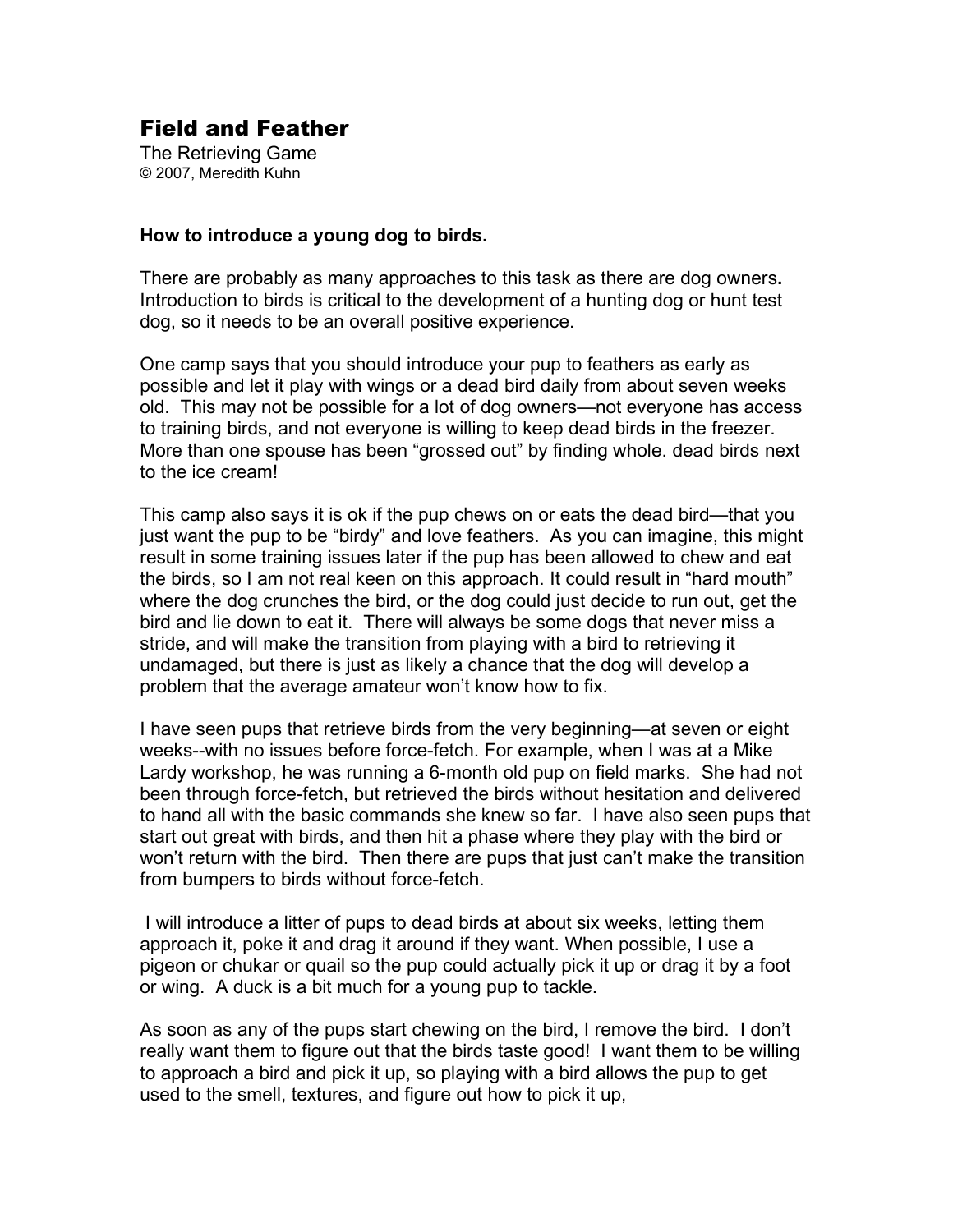Some pups will shy from a bird the first time—after all, it is a foreign object in its environment and is full smells that it hasn't encountered previously. These pups should just be given a little more time to play, and time to watch the littermates approach without trepidation. The jealousy factor or competition factor has gotten a lot of pups past initial hesitation. However, a six- or seven-week old pup that won't pick up a bird does NOT mean that the pup is a washout. All dogs are different and achieve accomplishments at different times in their development.

Another theory is that the basic retrieving instinct is the critical factor. You cultivate the retrieving and then introduce birds after the force-fetch, when the dog already understands "hold" and "drop." There are some advantages to this approach. For one thing, some pups will play keep-away with a bird, when they may not do that with a bumper. If the "keep-away" game starts, then you either have to do some serious reinforcement of the "come" or "here" command or move directly into force-fetch. If your pup is younger than six months when this problem develops, you really can't proceed with force-fetch because the pup's adult teeth aren't completely in yet. Pups will often refuse to hold a bumper when they are teething, so it is best to start force-fetch only when you know the adult teeth are in and the mouth is no longer sore.

Some pups may bring the bird back to you but refuse to drop it—then a tug-ofwar ensues which is never a good thing for a retriever to do with a bird! If you introduce birds after basic obedience, basic retrieves with a bumper and after force-fetch, you have the tools to teach the dog "hold" and "here" when the prize is a bird instead of a bumper. Remember, any transition like this should be done in the yard, not in the field. The pup should already understand the command solidly before you can enforce it in the field. That often means repeating the "fetch," "hold" and "here" commands when birds are first used. It is natural for the dog to savor the feel of the bird in its mouth, to put the bird down for further examination which might include licking it and playing with it. If you already have the tools for the basics in place, then you can piece it together for the pup or young dog and they will be fetching and delivering birds to hand in just a few sessions.

After you have reviewed these commands in the yard, then you can start throwing marks with the birds and reinforce the commands in the field.

You also need to introduce your pup or young dog to live birds. A hunting dog must be able to chase down and retrieve a wounded bird as readily as it retrieves the clean kills. This can be done with a wing-clipped pigeon or with a duck that has been hooded or shackled. It should be done in a confined space where the bird cannot escape from the pup and where you can control the outcome. Again, when you do this depends on the school of thought you are following or the individual dog. The same approach may not work with every dog. You must learn to read the dog and adapt your training program to the dog.